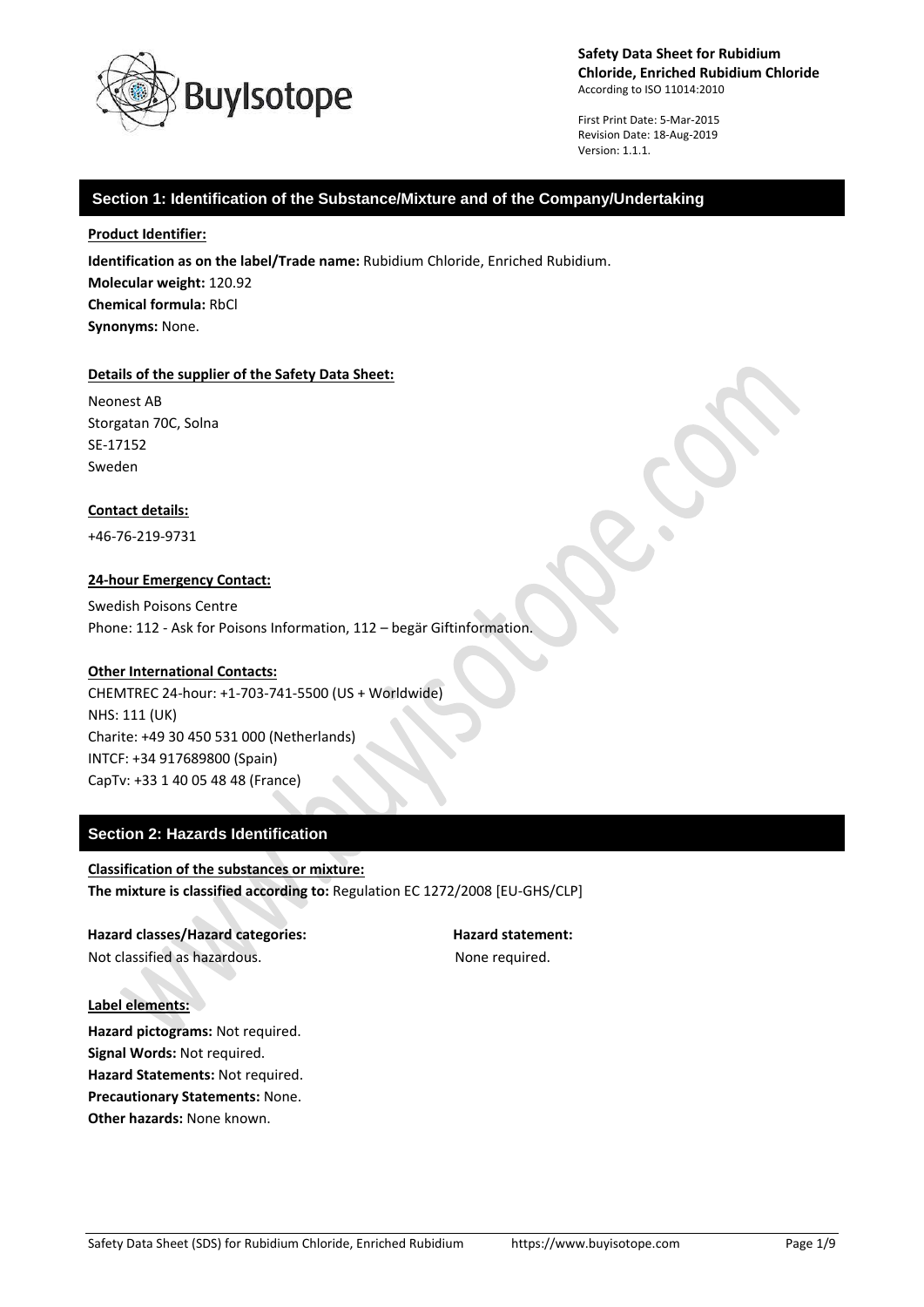

First Print Date: 5-Mar-2015 Revision Date: 18-Aug-2019 Version: 1.1.1.

## **Section 3: Composition/Information on Ingredients**

**Substance/Mixture:** Substance. **Ingredients:**

| Substance name (IUPAC/EC) | <b>CAS-No.</b> | <b>Molecular</b> | Concentration | <b>Classification</b> |
|---------------------------|----------------|------------------|---------------|-----------------------|
|                           | EC-No.         | weight           | % by weight   | EC1272/2008           |
| Rubidium chloride         | 7791-11-9      | 120.92           | >99%          | Not Classified.       |
|                           | 232-240-9      |                  |               |                       |

For explanation of abbreviations see Section 16.

# **Section 4: First-Aid Measures**

### **Description of first aid measures:**

**In case of inhalation:** Remove from exposure to fresh air immediately. If not breathing, give artificial respiration. If breathing is difficult, give oxygen. Get medical attention.

**In case of skin contact:** Flush skin with plenty of soap and water for at least 15 minutes while removing contaminated clothing and shoes. Wash clothing before reuse.

**In case of eye contact:** Flush eyes with plenty of water for at least 15 minutes, occasionally lifting the upper and lower eyelids. Get medical attention.

**In case of ingestion:** Never give anything by mouth to an unconscious person. Get medical aid. Do NOT induce vomiting. If conscious and alert, rinse mouth and drink 2-4 cups of milk or water.

## **Most important symptoms and effects, both acute and delayed:**

**Inhalation:** Dust is irritating to the respiratory tract.

**Eyes:** May cause eye irritation.

**Skin contact:** May cause skin irritation.

**Ingestion:** Ingestion of large amounts may cause gastrointestinal irritation.

**Indication of any immediate medical attention and special treatment needed:** Treat symptomatically. Show this safety data sheet to a physician or emergency room.

## **Section 5: Fire-Fighting Measures**

## **Extinguisher media:**

**Suitable extinguisher media:** Use agent most appropriate to extinguish fire. Use water spray, dry chemical, carbon dioxide, or appropriate foam.

**Unsuitable extinguishing media:** None known.

**Special hazards arising from the mixture:** None known.

**Advice for fire-fighters:** Wear self-contained breathing apparatus for firefighting if necessary.

**Further information:** Standard procedure for chemical fires. Use extinguishing measures that are appropriate to local circumstances and the surrounding environment.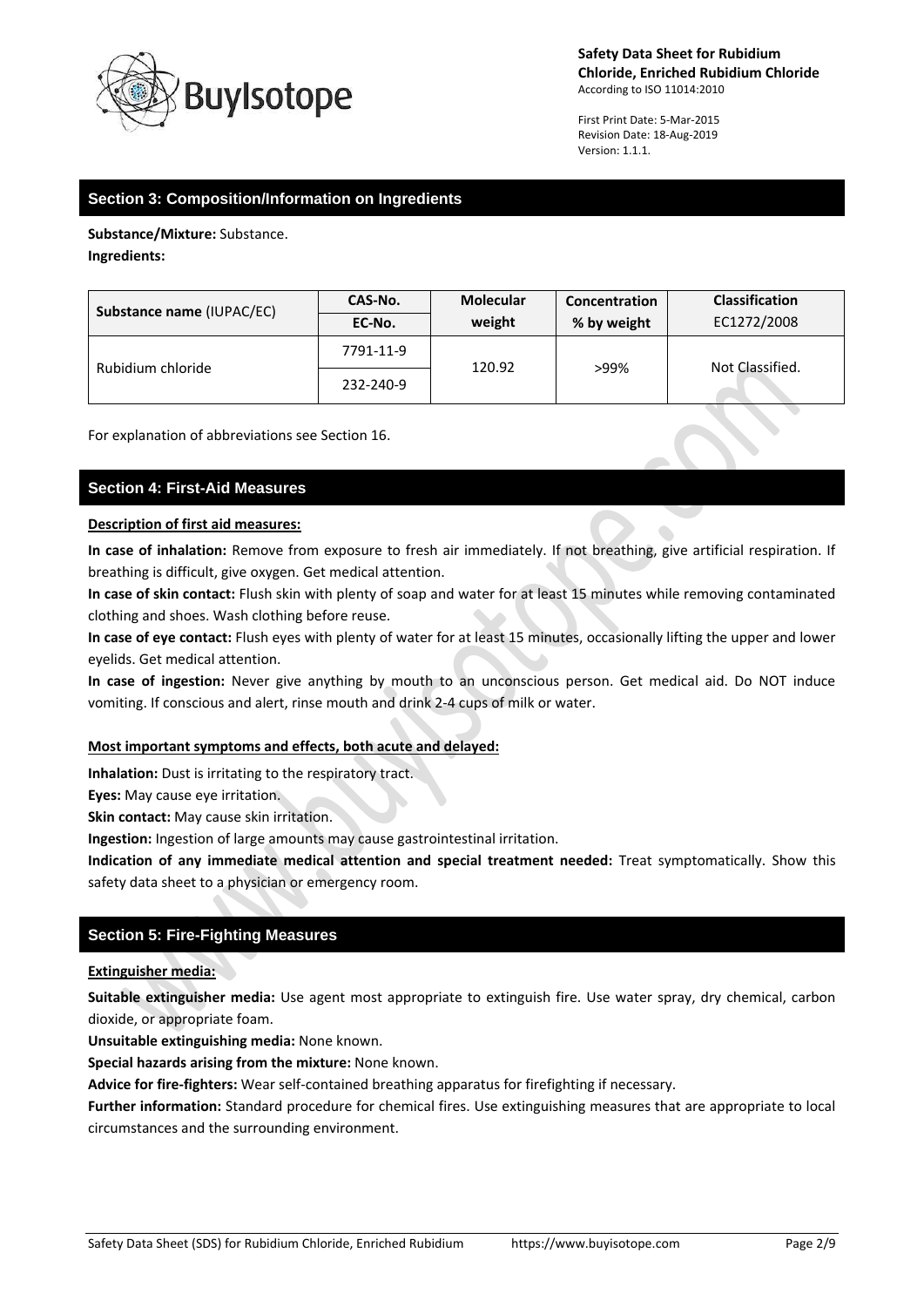

First Print Date: 5-Mar-2015 Revision Date: 18-Aug-2019 Version: 1.1.1.

### **Section 6: Accidental Release Measures**

#### **Personal precautions, protective equipment and emergency procedures:**

**Personal precautions:** Use proper personal protective equipment as indicated in Section 8.

**Environmental precautions:** Prevent product from entering drains. Prevent further leakage or spillage if safe to do so. Local authorities should be advised if significant spillages cannot be contained.

### **Methods for containment and cleaning up:**

**Methods for cleaning up:** Vacuum or sweep up material and place into a suitable disposal container. Clean up spills immediately, observing precautions in the Protective Equipment section. Avoid generating dusty conditions. Provide ventilation.

### **Reference to other sections:**

Treat recovered material as described in the section "Disposal considerations".

## **Section 7: Handling and Storage**

### **Precautions for safe handling:**

**Advice on safe handling:** Wash thoroughly after handling. Use with adequate ventilation. Minimize dust generation and accumulation. Avoid contact with eyes, skin, and clothing. Keep container tightly closed. Avoid ingestion and inhalation.

**Hygiene measures:** Do not eat, drink or smoke when using this product.

### **Conditions for safe storage, including incompatibilities:**

**Requirements for storage areas and containers:** Store in a tightly closed container. Store in a cool, dry, wellventilated area away from incompatible substances. Store protected from moisture.

## **Section 8: Exposure Controls/Personal Protection**

### **Control parameters:**

**Occupational exposure limits:** Contains no substances with occupational exposure limit values.

### **Exposure controls:**

**Appropriate engineering controls:** Facilities storing or utilizing this material should be equipped with an eyewash facility and a safety shower. Use adequate ventilation to keep airborne concentrations low.

### **Individual protection measures, such as personal protective equipment:**

**Eye/face protection:** Wear appropriate protective eyeglasses or chemical safety goggles as described by OSHA's eye and face protection regulations in 29 CFR 1910.133 or European Standard EN166.

**Hand protection:** Use chemical resistant gloves. Examples of preferred glove barrier materials include: Butyl rubber, Neoprene, Nitrile/butadiene rubber, Polyethylene, Ethyl vinyl alcohol laminate, polyvinyl alcohol, Polyvinyl chloride. **Body protection:** Wear appropriate protective clothing to prevent skin exposure.

**Respiratory protection:** Follow the OSHA respirator regulations found in 29 CFR 1910.134 or European Standard EN 149. Always use a NIOSH or European Standard EN 149 approved respirator when necessary.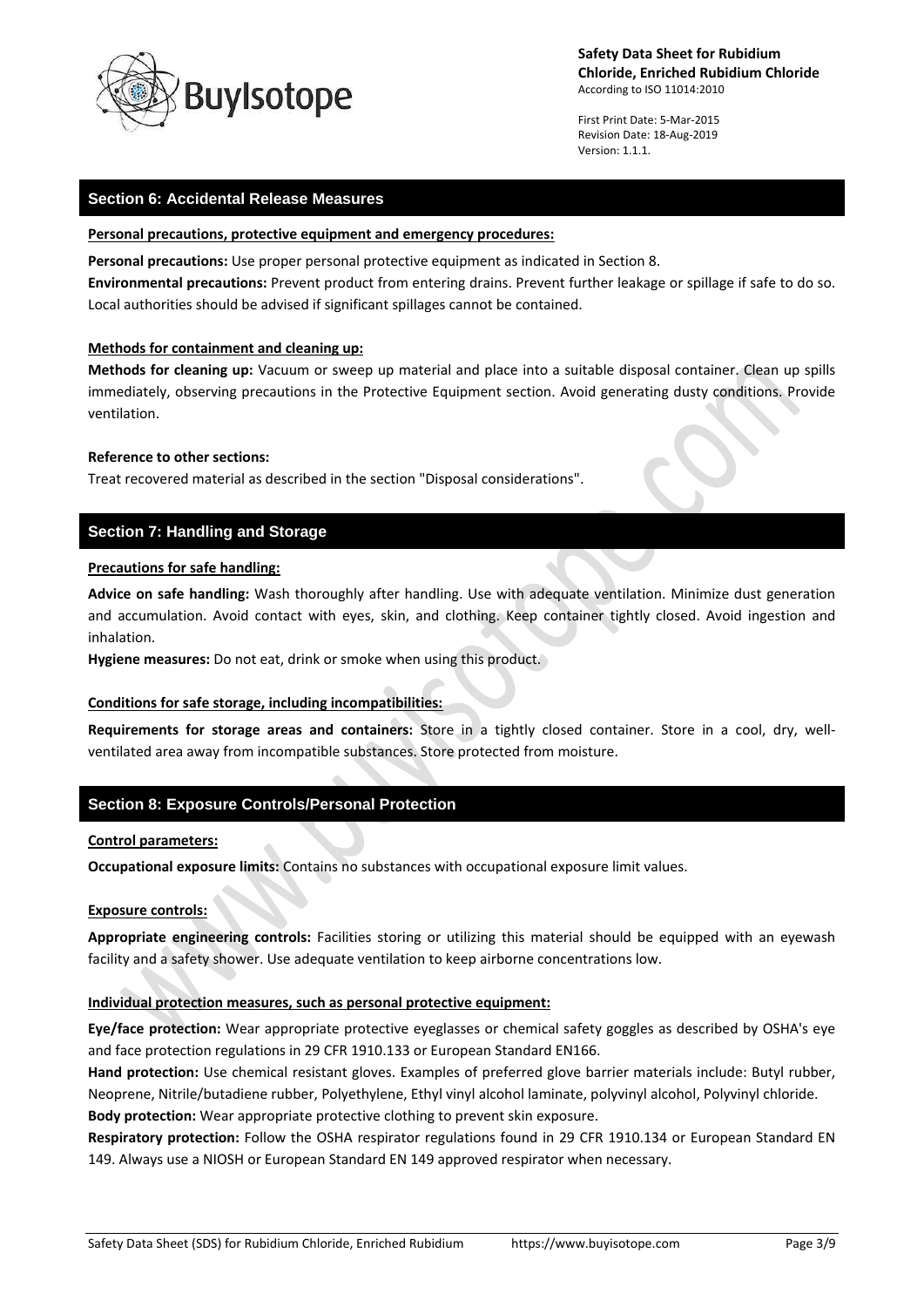

First Print Date: 5-Mar-2015 Revision Date: 18-Aug-2019 Version: 1.1.1.

# **Section 9: Physical and Chemical Properties**

### **Information on basic physical and chemical properties**

**Appearance (form):** Solid (powder). **Colour:** White. **Odour:** No data available. **Odour threshold:** No data available. **Molecular Weight:** 120.92 **pH (concentration):** No data available. **Melting point/range (°C):** 718 °C **Boiling point/range (°C):** 1390 °C @ 760.00 mm Hg. **Freezing point (°C):** No data available. **Flash point (°C):** No data available. **Evaporation rate:** No data available. **Flammability (solid, gas):** No data available. **Ignition temperature (°C):** No data available. **Upper/lower flammability/explosive limits:** No data available. **Vapour pressure (20 °C):** No data available **Vapour density:** No data available. **Relative density (25 °C):** 2.8000g/cm<sup>3</sup> **Water solubility (g/L) at 20 °C:** 910 g/l (20 c) in water. **n-Octanol/Water partition coefficient**: No data available. **Auto-ignition temperature:** No data available. **Decomposition temperature:** No data available. **Viscosity, dynamic (mPa s):** No data available. **Explosive properties:** The substance or mixture is not classified as explosive.

**Oxidising properties:** The substance or mixture is not classified as oxidizing.

# **Section 10: Stability and Reactivity**

**Reactivity:** No dangerous reaction known under conditions of normal use.

**Chemical stability:** Stable under normal conditions.

**Possibility of hazardous reactions:** No dangerous reaction known under conditions of normal use.

**Conditions to avoid:** Dust generation, excess heat, exposure to moist air or water.

**Incompatible materials:** Moisture.

**Hazardous decomposition products:** Irritating and toxic fumes and gases, oxides of rubidium.

## **Section 11: Toxicological Information**

**Information on toxicological effects:**

Not classified based on available information.

**Classification according to GHS (1272/2008/EG, CLP)**

**Skin corrosion/irritation:**

Not classified based on available information.

#### **Serious eye damage/eye irritation:**

Not classified based on available information.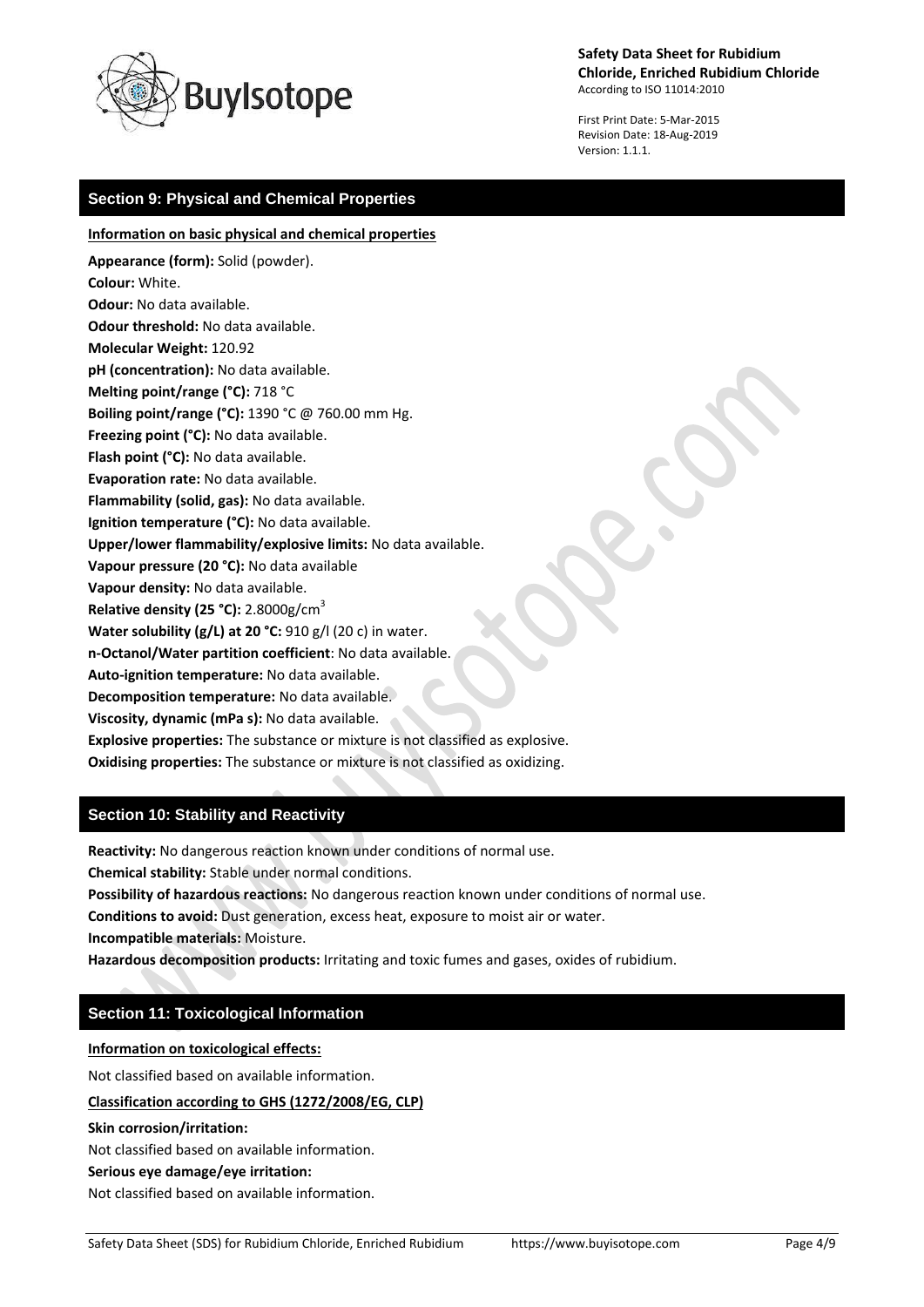

First Print Date: 5-Mar-2015 Revision Date: 18-Aug-2019 Version: 1.1.1.

**Respiratory or skin sensitisation:** Not classified based on available information. **Germ cell mutagenicity:** Not classified based on available information. **Carcinogenicity:** Not classified based on available information. **Reproductive toxicity:** Not classified based on available information. **Specific target organ toxicity – single exposure (STOT):** Not classified based on available information. **Specific target organ toxicity (STOT) – repeated exposure:** Not classified based on available information. **Aspiration toxicity:** Not classified based on available information.

# **Section 12: Ecological Information**

**Toxicity:** No data available.

**Persistence and degradability:** No data available.

**Bioaccumulative potential:** No data available.

**Mobility in soil:** No data available.

**Results of PBT& vPvB assessment:** Not relevant.

**Other adverse effects:** No data available.

## **Section 13: Disposal Considerations**

**Waste treatment methods:** Chemical waste generators must determine whether a discarded chemical is classified as a hazardous waste. US EPA guidelines for the classification determination are listed in 40 CFR Parts 261.3. Additionally, waste generators must consult state and local hazardous waste regulations to ensure complete and accurate classification.

## **Section 14: Transport Information**

**UN number:** Not regulated as a dangerous good.

**UN proper shipping name:** Not regulated as a dangerous good.

**Transport hazard class(es):** Not regulated as a dangerous good.

**Packing group:** Not regulated as a dangerous good.

**Environmental hazards:** Not regulated as a dangerous good.

**Special precautions for user:** Not dangerous goods in the meaning of ADR/RID, ADN, IMDG-Code, ICAO/IATA-DGR. **Transport in bulk according to Annex II of Marpol and the IBC Code:** Not applicable.

## **Section 15: Regulatory Information**

### **EU regulations:**

**Regulation (EC) No. 1005/2009 on substances that deplete the ozone layer, Annex I and II, as amended** Not listed.

**Regulation (EC) No. 850/2004 on persistent organic pollutants, Annex I**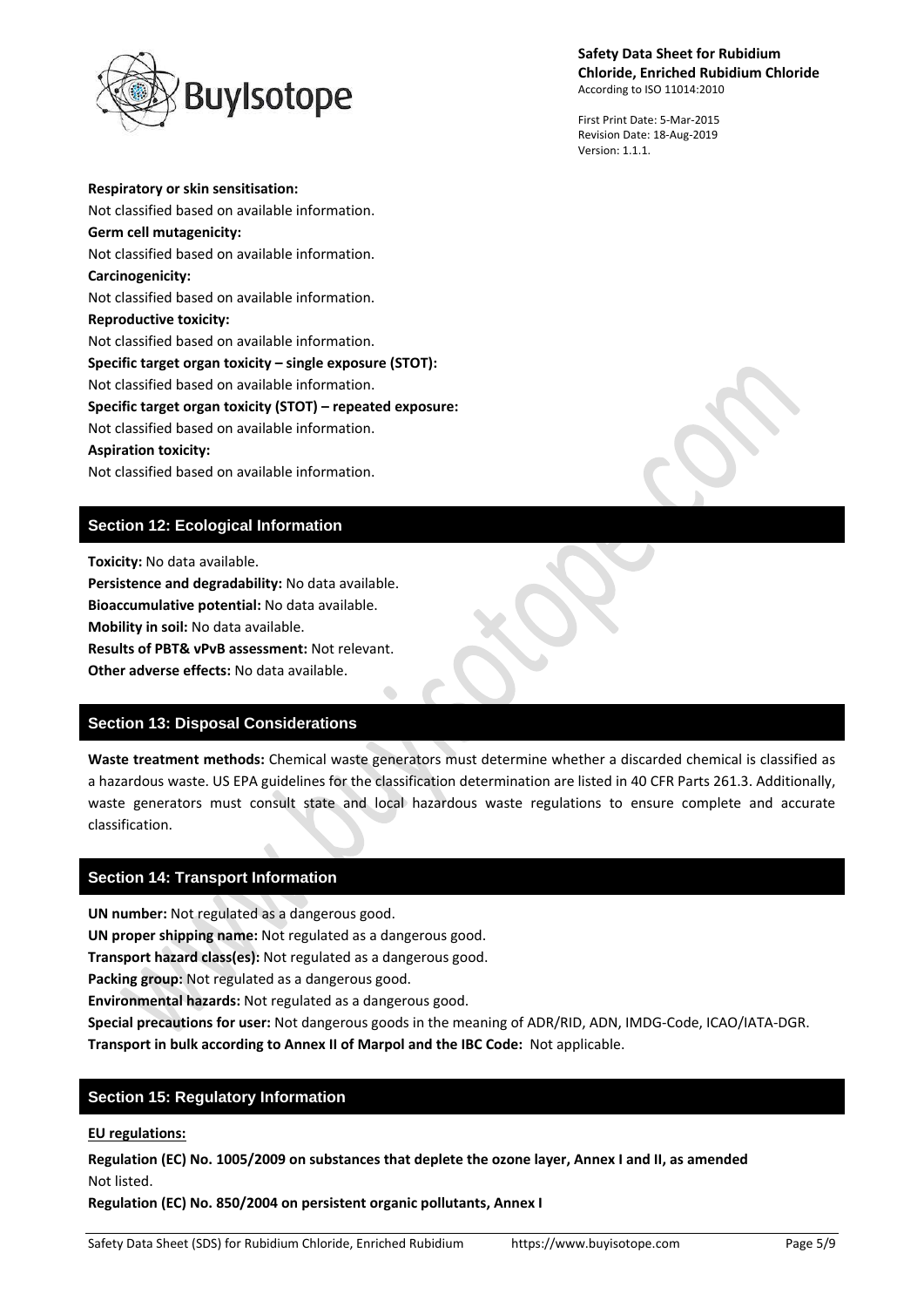

First Print Date: 5-Mar-2015 Revision Date: 18-Aug-2019 Version: 1.1.1.

Not listed.

**Regulation (EU) No. 649/2012 concerning the export and import of dangerous chemicals, Annex I, Part 1 as amended**

Not listed.

**Regulation (EU) No. 649/2012 concerning the export and import of dangerous chemicals, Annex I, Part 2 as amended**

Not listed.

**Regulation (EU) No. 649/2012 concerning the export and import of dangerous chemicals, Annex I, Part 3 as amended**

Not listed.

**Regulation (EU) No. 649/2012 concerning the export and import of dangerous chemicals, Annex V as amended** Not listed.

**Regulation (EC) No. 166/2006 Annex II Pollutant Release and Transfer Registry**

Not listed.

**Regulation (EC) No. 1907/2006, REACH Article 59(10) Candidate List as currently published by ECHA** Not listed.

### **Authorisations:**

**Regulation (EC) No. 1907/2006, REACH Annex XIV Substances subject to authorization, as amended** Not listed.

### **Restrictions on use:**

**Regulation (EC) No. 1907/2006 Annex XVII Substances subject to restriction on marketing and use** Not regulated.

**Regulation (EC) No. 1907/2006, REACH Annex XVII Substances subject to restriction on marketing and use as amended**

Not listed.

**Directive 2004/37/EC on the protection of workers from the risks related to exposure to carcinogens and mutagens at work**

Not regulated.

**Directive 92/85/EEC: on the safety and health of pregnant workers and workers who have recently given birth or are breastfeeding.**

Not regulated.

## **Other EU regulations:**

**Directive 2012/18/EU on major accident hazards involving dangerous substances**

Not listed.

**Directive 98/24/EC on the protection of the health and safety of workers from the risks related to chemical agents at work.**

Always applicable.

**Directive 94/33/EC on the protection of young people at work**

Not listed.

**Other regulations:** The product is classified and labelled in accordance with EC directives or respective national laws. This Safety Data Sheet complies with the requirements of Regulation (EC) No 1907/2006, as amended.

**SARA 302 Components:** No chemicals in this material are subject to the reporting requirements of SARA Title III, Section 302.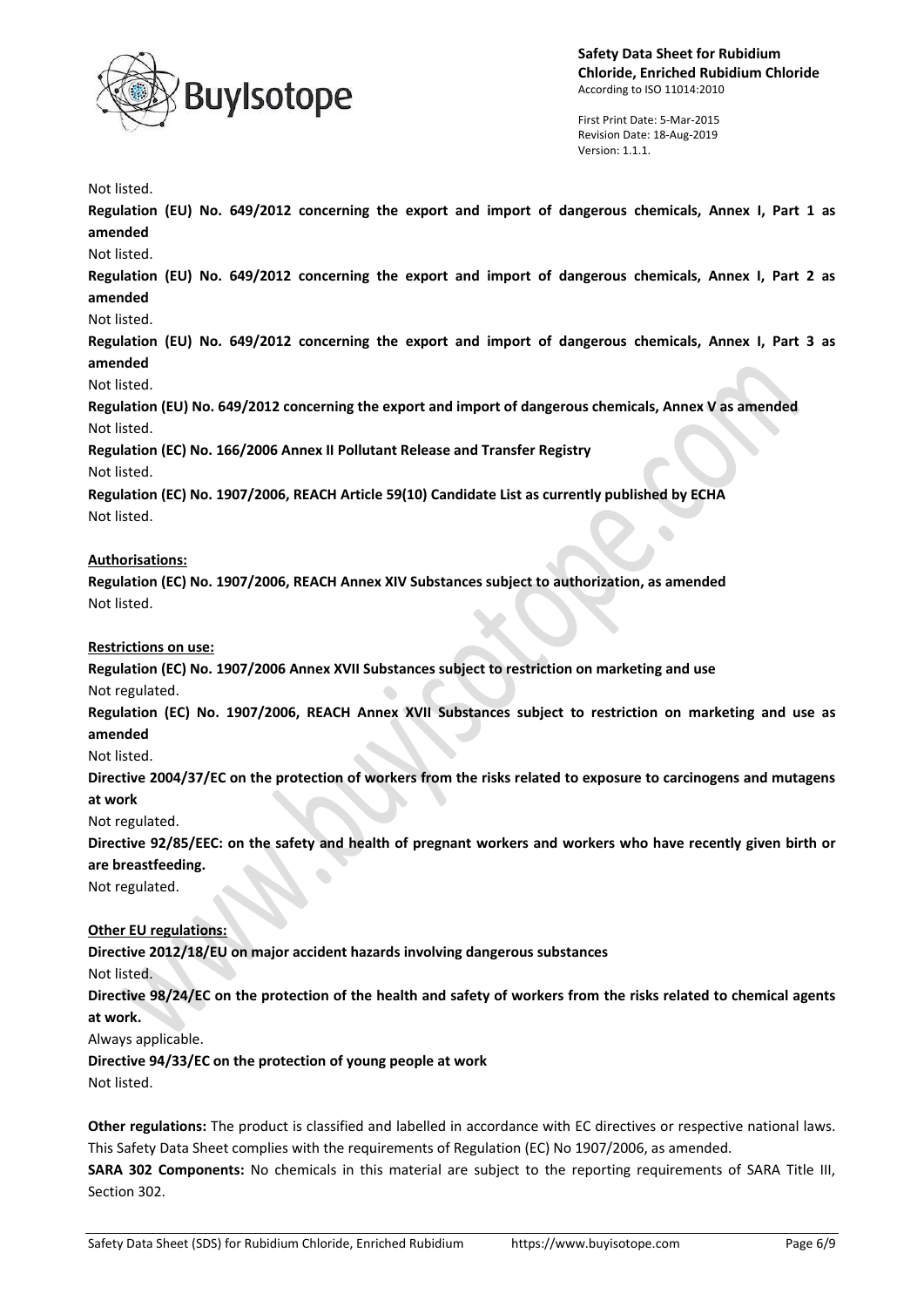

First Print Date: 5-Mar-2015 Revision Date: 18-Aug-2019 Version: 1.1.1.

**SARA 313 Components**: This material does not contain any chemical components with known CAS numbers that exceed the threshold (de minimis) reporting levels established by SARA Title III, Section 313.

**SARA 311/312 Hazards:** No SARA 311/312 Hazards. **Massachusetts Right to Know Components:** No components are subject to the Massachusetts Right to Know Act

**Pennsylvania Right to Know Components:** Rubidium chloride / CAS No. 7791-11-9

**New Jersey Right to Know Components:** Rubidium chloride / CAS No. 7791-11-9

**California Prop. 65 Components:** This product does not contain any chemicals known to the State of California to cause cancer, birth defects, or any other reproductive harm.

**National regulations:** Follow national regulation for work with chemical agents.

**Chemical safety assessment:** No Chemical Safety Assessment has been carried out.

Safety Data Sheet (SDS) for Rubidium Chloride, Enriched Rubidium https://www.buyisotope.com Page 7/9 **Section 16: Other Information List of abbreviations:** ACGIH American Conference of Governmental Industrial Hygienists ADR European Agreement Concerning the International Carriage of Dangerous Goods by Road ALARA As Low As Is Reasonably Achievable AMU Atomic Mass Unit ANSI American National Standards Institute BLS Basic Life Support CAM Continuous Air Monitor CAS Chemical Abstracts Service (division of the American Chemical Society) CEN European Committee for Standardization CERCLA Comprehensive Environmental Response Compensation and Liability Act CLP Classification, Labelling and Packaging (European Union) CPR Controlled Products Regulations (Canada) CWA Clean Water Act (USA) DAC Derived Air Concentration (USA) DOE United States Department of Energy (USA) DOT United States Department of Transportation (USA) DSL Domestic Substances List (Canada) EC50 Half Maximal Effective Concentration EINECS European Inventory of Existing Commercial Chemical Substances EHS Environmentally Hazardous Substance ELINCS European List of Notified Chemical Substances EMS Emergency Response Procedures for Ships Carrying Dangerous Goods EPA Environmental Protection Agency (USA) EPCRA Emergency Planning and Community Right-To-Know Act (EPCRA) of 1986 GHS Globally Harmonized System HMIS Hazardous Materials Identification System (USA) IARC International Agency for Research on Cancer IATA International Air Transport Association IBC Intermediate Bulk Containers ICAO International Civil Aviation Organization IDLH Immediately Dangerous to Life or Health IMDG International Maritime Code for Dangerous Goods LC50 Lethal concentration, 50 percent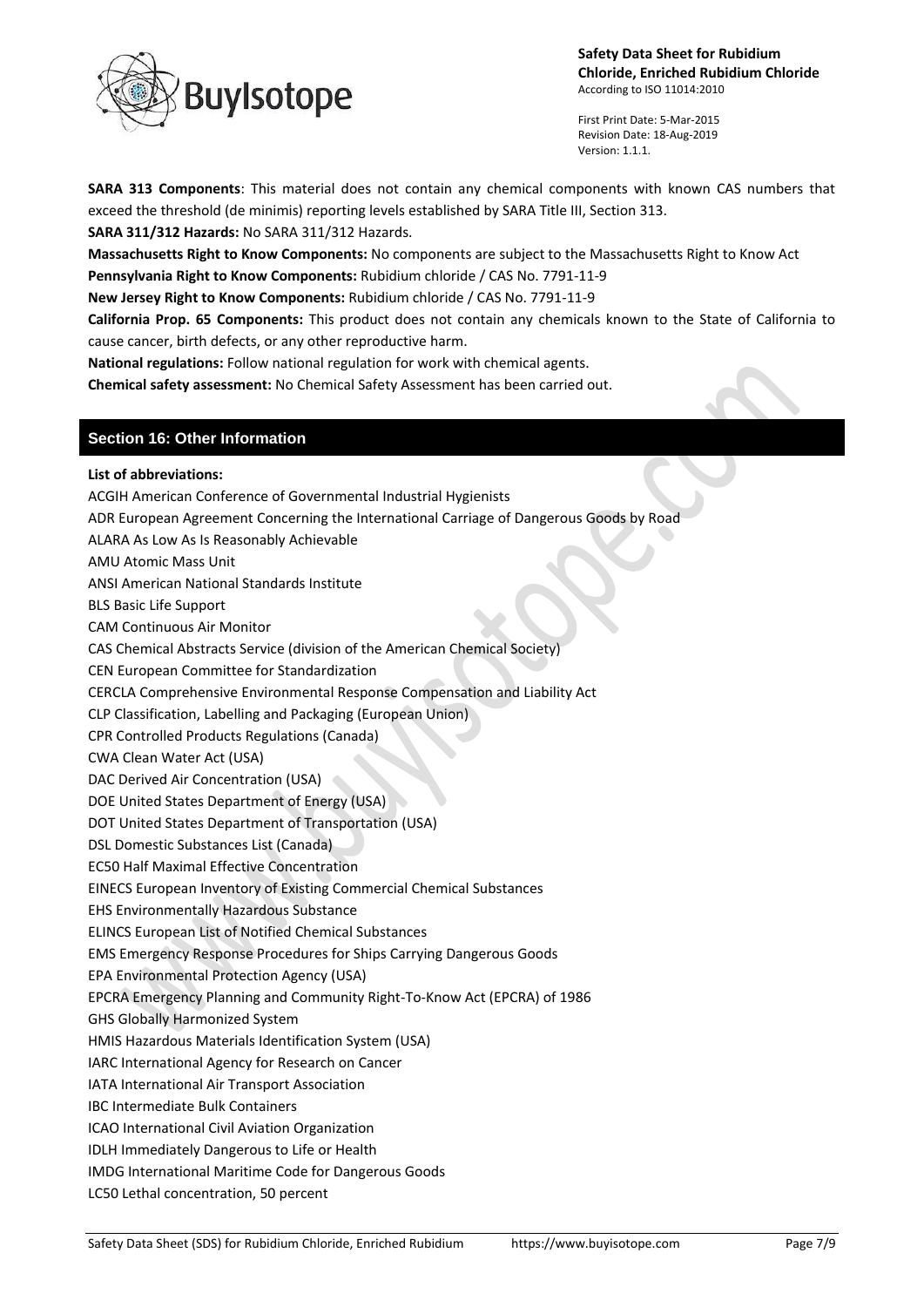

LD50 Lethal dose, 50 percent

First Print Date: 5-Mar-2015 Revision Date: 18-Aug-2019 Version: 1.1.1.

LDLO Lethal Dose Low LOEC Lowest-Observed-Effective Concentration MARPOL International Convention for the Prevention of Pollution from Ships MSHA Mine Safety and Health Administration (USA) NCRP National Council on Radiation Protection & Measurements (USA) NDSL Non-Domestic Substances List (Canada) NFPA National Fire Protection Association (USA) NIOSH National Institute for Occupational Safety and Health (USA) NOEC No Observed Effect Concentration N.O.S. Not Otherwise Specified NRC Nuclear Regulatory Commission (USA) NTP National Toxicology Program (USA) OSHA Occupational Safety and Health Administration (USA) PBT Persistent Bioaccumulative and Toxic Chemical PEL Permissible Exposure Limit PIH Poisonous by Inhalation Hazard RCRA Resource Conservation and Recovery Act (USA) RCT Radiation Control Technician REACH Registration, Evaluation, Authorisation and Restriction of Chemicals (Europe) RID Regulations Concerning the International Transport of Dangerous Goods by Rail RTECS Registry of Toxic Effects of Chemical Substances SARA Superfund Amendments and Reauthorization Act (USA) TDG Transportation of Dangerous Goods (Canada) TIH Toxic by Inhalation Hazard TLV Threshold Limit Value TPQ Threshold Planning Quantity TSCA Toxic Substances Control Act TWA Time Weighted Average UN United Nations (Number) VOC Volatile Organic Compound vPvB Very Persistent Very Bioaccumulative Chemical WGK Wassergefährdungsklassen (Germany: Water Hazard Classes) WHMIS Workplace Hazardous Materials Information System **References:** Not available.

# **Full text of any H-statements not written out in full under Sections 2 to 15:**

None.

**Revision information:**

None.

## **Training information:**

Follow training instructions when handling this material.

## **Further Information:**

The information provided in this Safety Data Sheet is correct to the best of our knowledge, information and belief at the date of its publication. The information given is designed only as a guidance for safe handling, use, processing, storage, transportation, disposal and release and is not to be considered a warranty or quality specification. The